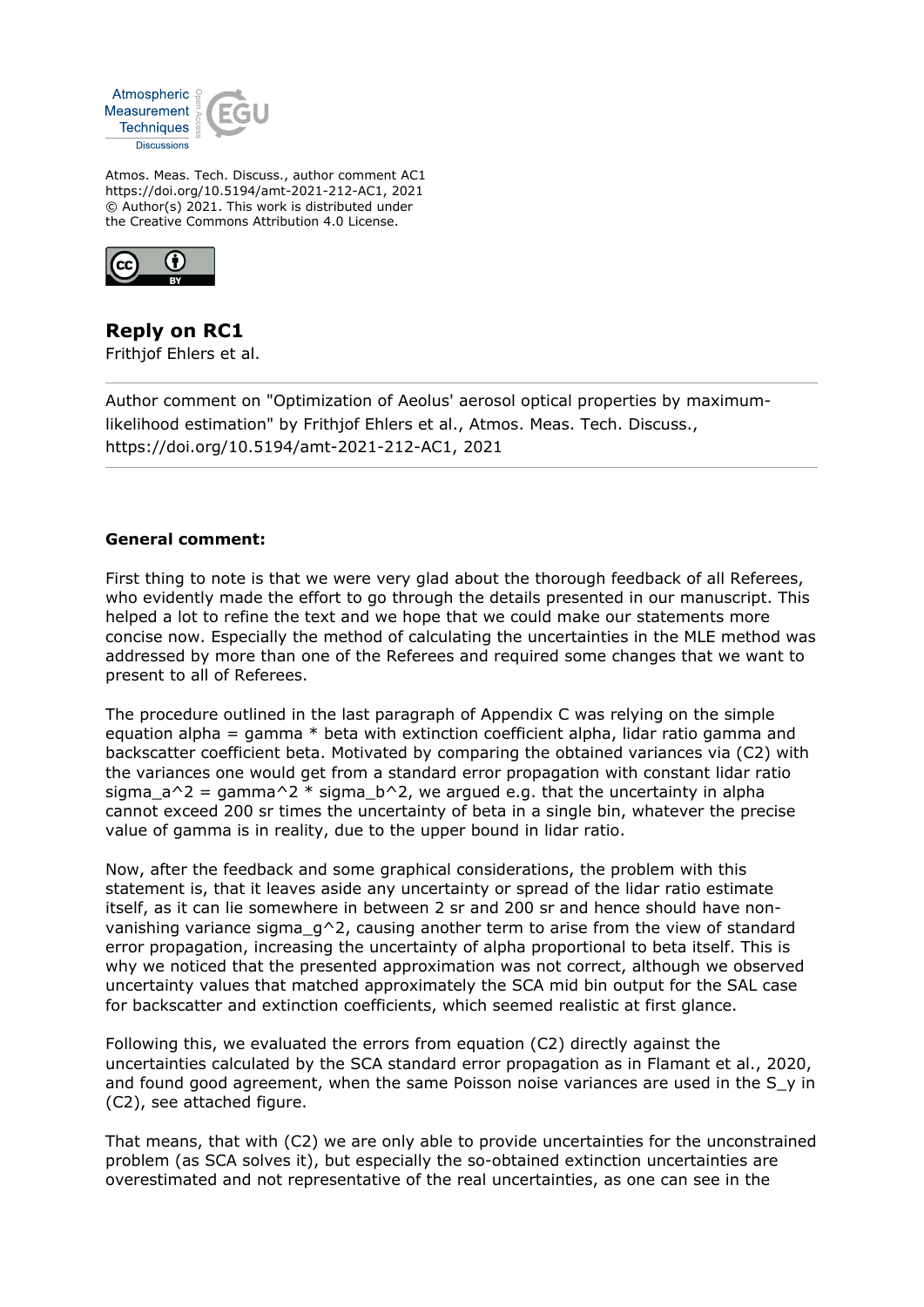comparison of SCA and MLE in the simulation cases.

In lack of a representative alternative for uncertainty estimation we decided to delete the lidar ratio and extinction uncertainties of the MLE solutions in Figures 5 and 6, for now, stating that there is no representative error estimate available yet. The challenge of reporting representative uncertainty estimates is now being stressed in the abstract and conclusion and will require future investigation.

## **Regarding the comments of Referee 1:**

The effort you made to provide such detailed feedback on our manuscript was greatly appreciated. Your greatest concern regards the convergence of the algorithm, on which we elaborate below in the comments and which led us to refine some statements in the manuscript as well. In short: We are currently trying to tune some of the parameters and to change the scaling of the input vector for the future so that the convergence speed is optimised. As this regards a technicality of the processing, rather than the final results (since the final cost function is reasonably low in all cases), we are confident to publish the obtained data.

Below you will find all the individual answers to your comments. All grammar and spelling corrections were taken into account directly, so we dropped them below to focus mostly on the comments regarding formulation and content.

*In Eqn. 15 you say L\_p > 0 but on L281 you say you start iteration at L\_p=0, which is then out-of-bounds. Presumably you meant to say L\_p >= 0. Regardless, I am surprised you chose to start at one end of your solution space. I would have started at some climatological mean value to keep the number of iterations down by giving the method the ability to increase or decrease L\_p in the first step.*

This is correct, we meant to state L  $p \ge 0$ . It has been corrected. It is also probably not the best choice to initialise on the boundary of the solution space, but given that the climatological value should be rather small, it does presumably not make a big difference.

*Forty thousand is a preposterous number of iterations! Are you sure L288 shouldn't say 40? Every optimization routine I've worked with tends to converge in 5 to 10 iterations unless the model is extremely non-linear. If you need more than several dozen iterations to get useable solutions, I would guess you've done something wrong – either a gradient is being miscalculated or an inappropriate optimization method is being used.*

When just one profile is considered, as in problem (14), then the number of iterations is on the order of 50 (roughly 0.5 seconds on an office laptop) to achieve convergence (an average cost function value per bin below 1). In practice, however, we are interested in solving problem (15) for all profiles simultaneously. In this case about 5000 iterations are required (roughly 45 seconds on an office laptop) to let the cost function decrease in the same way for a whole orbit (roughly 450 profiles). This information has been added to the manuscript.

So essentially, solving (15) for the whole orbit saves us time. Though, on second thought there must be a better converging formulation, but we have had no reference on this. We made an attempt to reformulate our model in terms of  $log(L p)$ , but the convergence speed did not increase noticeably. It is very likely that a more advantageous scaling exists since the L-BFGS-B algorithm is not scale invariant. Unfortunately we haven't found it and are currently tuning parameters to enhance performance.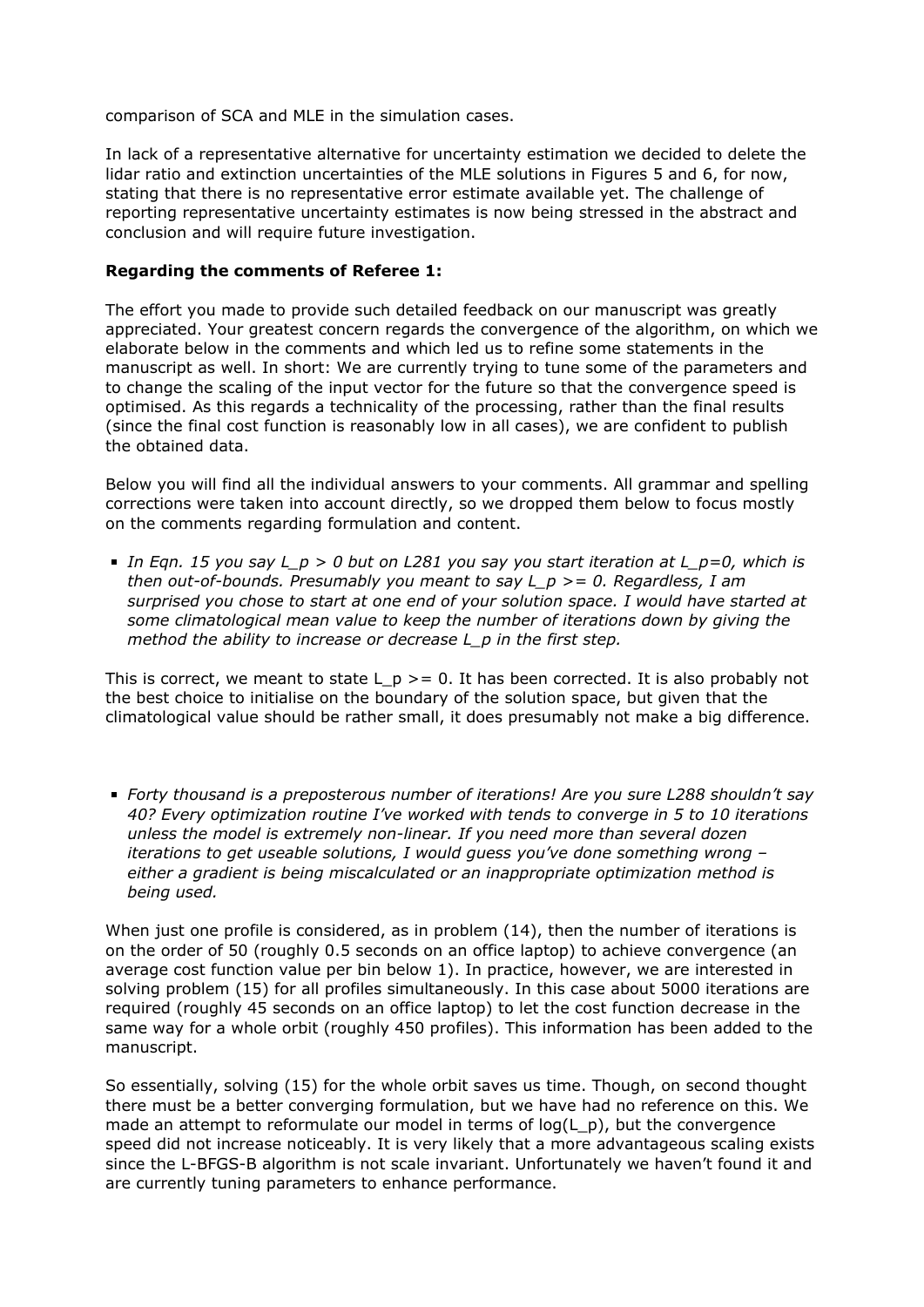*I don't agree with you at L291 that artificially extending the number of iterations produces a fairer comparison to the SCA. This sounds like an attempt to avoid discussing the method of identifying convergence because those are contentious. I honestly don't care how you do it, but I do think the paper should explain how you intend to produce data outside of the context of this validation and, ideally, give some idea of the magnitude of difference. I suspect it makes very little difference, which is why you ran a set number of iterations, but that should be stated.*

You are right that for an operational use, the presented approach is not handy. So we decided to add at the end of the paragraph: "For operational use we plan to tune the number of iterations in an ad-hoc-fashion, based on if the average cost function value per bin has fallen below a value of 1."

In contrast to OEM and regularized MLE, the only contribution to the MLE cost function is how well the raw signals y are represented by  $F(x^*)$ . Once they are within the estimated limits, we can essentially stop iterating, because we cannot expect to gain any additional information content from the measurements. So this will determine convergence.

*Something similar comes up again at L357 when you say the first guess "contaminates" your mean. A first guess is not a prior; it should not affect your final solution. Exceptions are where the method fails (and so you throw away the solution) or there are multiple minima (which would require a more advanced minimisation routine). Could you explain what you mean here? Is it just that you aren't doing any quality control and so failed retrievals are present in the output? If so, you should do quality control! You don't need a value from every single pixel.*

So the problem is the following: Whenever the retrieved aerosol optical depth L p is very low, the influence of the lidar ratio estimate on the cost function becomes increasingly insignificant, until L p becomes zero and no lidar ratio can be provided at all (these are not included in the statistics). Wherever L\_p is very low, the lidar ratio has a high error estimate and some may remain close to the first guess, which then seems to act as an 'implicit a priori' (see https://doi-org.tudelft.idm.oclc.org/10.1029/JD095iD05p05587, end of section 7). What our paragraph wants to say is that, if lidar ratios were averaged without weights, then the first guess would contaminate the statistics. In the shown simulation case, this would only affect the statistics when only bins with retrieved backscatter coefficients below  $5*10^(-2)$  (Mm sr)^(-1) are considered.

So eventually we propose to replace the sentence "Otherwise, the first guess of  $\gamma_{\text{gamma}}$  { $|1,p\rangle$ =60\$ sr would contaminate the statistics for MLE, e.g.,  $\text{mean}(\\alpha_p/\beta_{||,p}) \$  would be biased towards the first guess." with "[...], in order to disregard the influence of bins with nearly vanishing aerosol optical depth, for which no reliable lidar ratio can be retrieved."

Additionally, lines 360-361 and lines 380-381 are dropped, because they are more confusing than helpful.

T*he text in figures should aim to be approximately the same size as the text in its caption. If it is possible, all the figures in this paper would benefit from being regenerated with a smaller page size, such that the font is larger relative to the image.*

The font size of figures 2,3,4 and D1, D2 has been adjusted.

*L68) I would say backscatter is 'measured' rather than 'known' with higher precision.*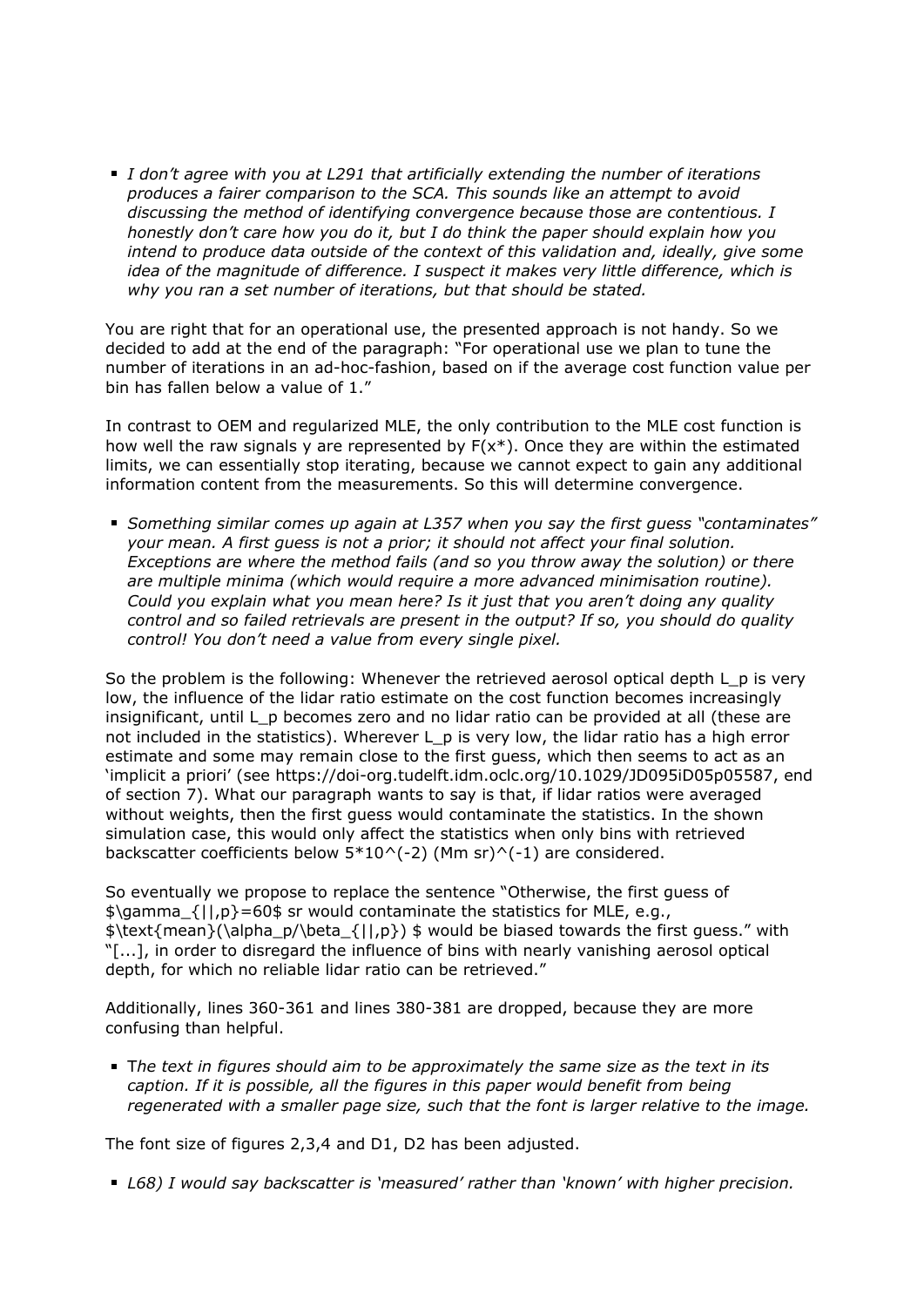## corrected

*L77) Is there a reason you preferred to constrain L to be positive rather than retrieve its logarithm? I could see this being useful in your proposed future work to produce consistent regularization in variables that span several orders of magnitude. Further, aerosol optical depth (which is what you actually retrieve) is known to be log-normally distributed, such that the log of L is a more natural basis in which to define a regularization.*

There is actually no elaborate reason for the choice of L instead of log(L), but it might contribute to proper scaling of the variables, indeed. We will investigate this aspect in future investigation, also regarding the convergence speed.

*L103) I feel like this paper demonstrates that such a retrieval is possible rather than it being something you need to assert in advance.*

The possibilities were discussed pre-launch and the SCA has been implemented already before. The paper's scope is improving the precision of the retrieval.

*L204) I've not encountered this use of a backslash before. Did you mean to say "a ratio"?*

No, we meant "or". It has now been dropped for convenience.

*L230) While true, lidar signals are often far from this limit.*

Considering also the comment of Reviewer 2, we changed the sentence to

"[...] because the discrete Poisson noise distribution can already be well fitted by a smooth Gaussian with identical mean and variance for very low (photon) counts and the aforementioned additional noise sources and their corrections, e.g., subtraction of measured solar background, will naturally smear out the discrete nature of the Poisson noise."

*L261) I think that the two uncertainty ranges shown in Fig. 5 come from the two sources of uncertainty you mention here – a simple Poisson assumption and the variance of the downlinked profiles – but it would be useful for that to be stated clearly somewhere. This sentence currently implies the Poisson approximation is not used in the remainder of the paper, but you go on to mention it several times.*

Thanks for underlining this source of incovenience. The Poisson approximations for MLE in Fig 5 and 6 have only been used for the uncertainty estimation and not in the minimization. Following the feedback of Reviewer 2 and 3, we noticed that our implementation of the box-constraints in the error calculations was flawed. In the lack of an alternative we removed what we initially claimed to be an upper bound in Figures 5 and 6.

We also edited the last paragraph of 3.2 to explain that the uncertainties of SCA and SCA MB are calculated as in section 6 of the Algorithm Theoretical Baseline Document for the L2A and changed the name of this uncertainty to "Poisson error estimate" in Figures 5 and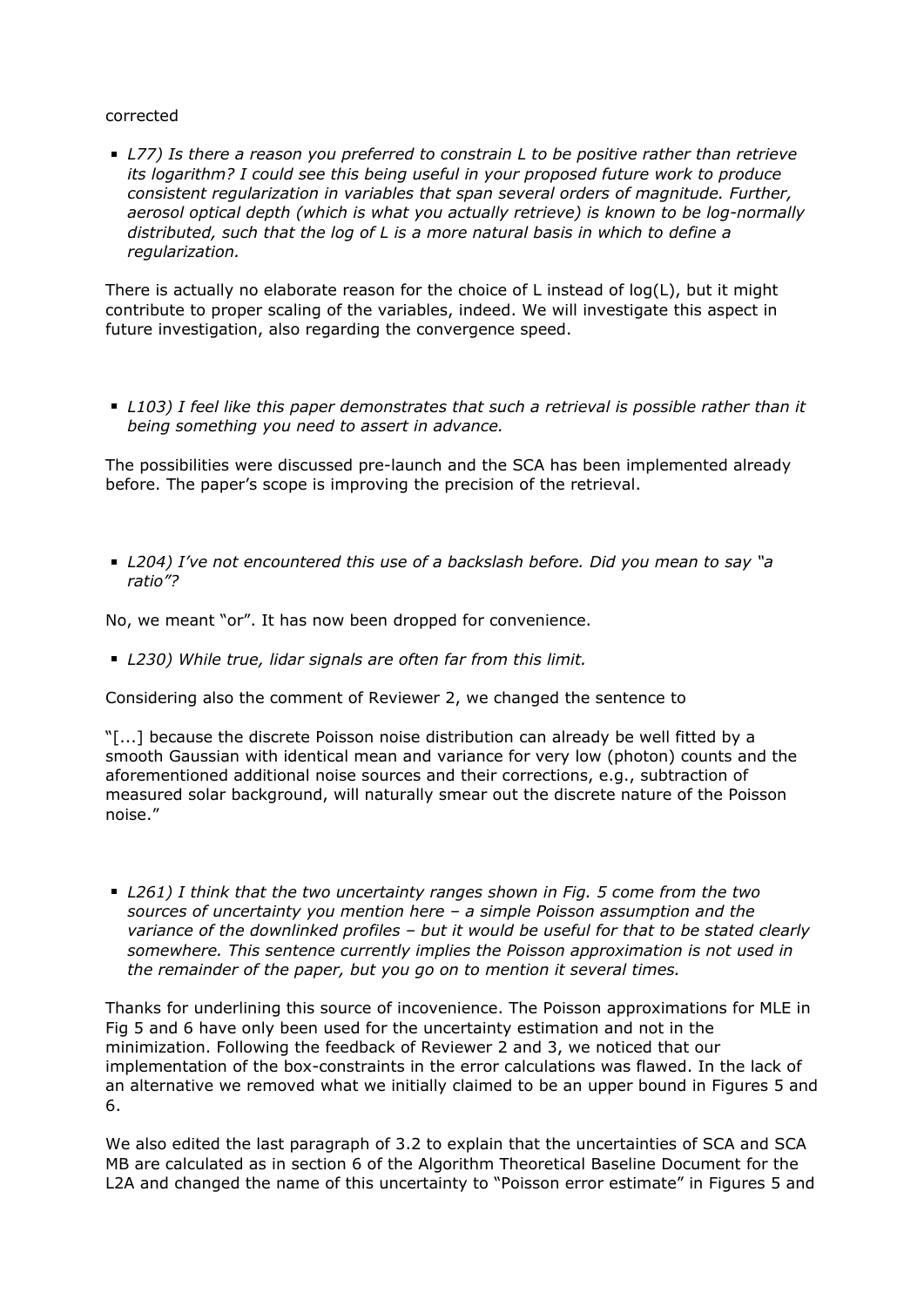*The first paragraph of Section 4 unnecessarily repeats the preceding paragraph.*

The paragraph 3.3 has now been deleted.

*I would mention the existence of Appendix D at the end of L343 as that's when I asked "what's the RMS deviation"?*

According to the feedback of Reviewer 3 we promoted a modified version of figure D1 (with zoomed in boxes for better visibility below 2 km altitudes) to the main text and added a more detailed discussion of the biases and relative errors in the regime of most interest below 2 km altitude.

*In the caption for Fig. 4, don't you mean the west coast? Also, the description of 4(b) implies that three versions of the feature mask are shown. I think you meant to say that the rows show backscatter, extinction and lidar ratio, with identical features masks shown in each frame of the rightmost column.*

We corrected for both errors.

*L418) I'd argue that the image shows the advantage of forcing L>0 rather than robustness.*

This sentence lacked a concise message indeed, so we changed it to say "[...] which demonstrates the advantage of the box-constraints."

*L493) Is there any intention to release this data? Any possibility of funding to process the full record or become an operational product?*

The MLE is being considered for operational implementation.

*Appendix A largely repeats Section 3.1.*

This was considered to be more reader friendly, since section 3.1 presents the bare minimum of derivations.

*L516) ECMWF data would typically be interpolated rather than averaged as the values represent behaviour at a point rather than a grid cell average. What do you mean by "mean" here?*

We write "by means of" in the sence of "through" or "with the help of" and do not refer to the statistical mean.

*L32) addressing high uncertainties in climate change modelling due to the indirect*

We changed this sentence to "[...] for the largest single cause of uncertainty in antropogenic radiative forcing has been reported to be from the indirect effect of aerosols

6.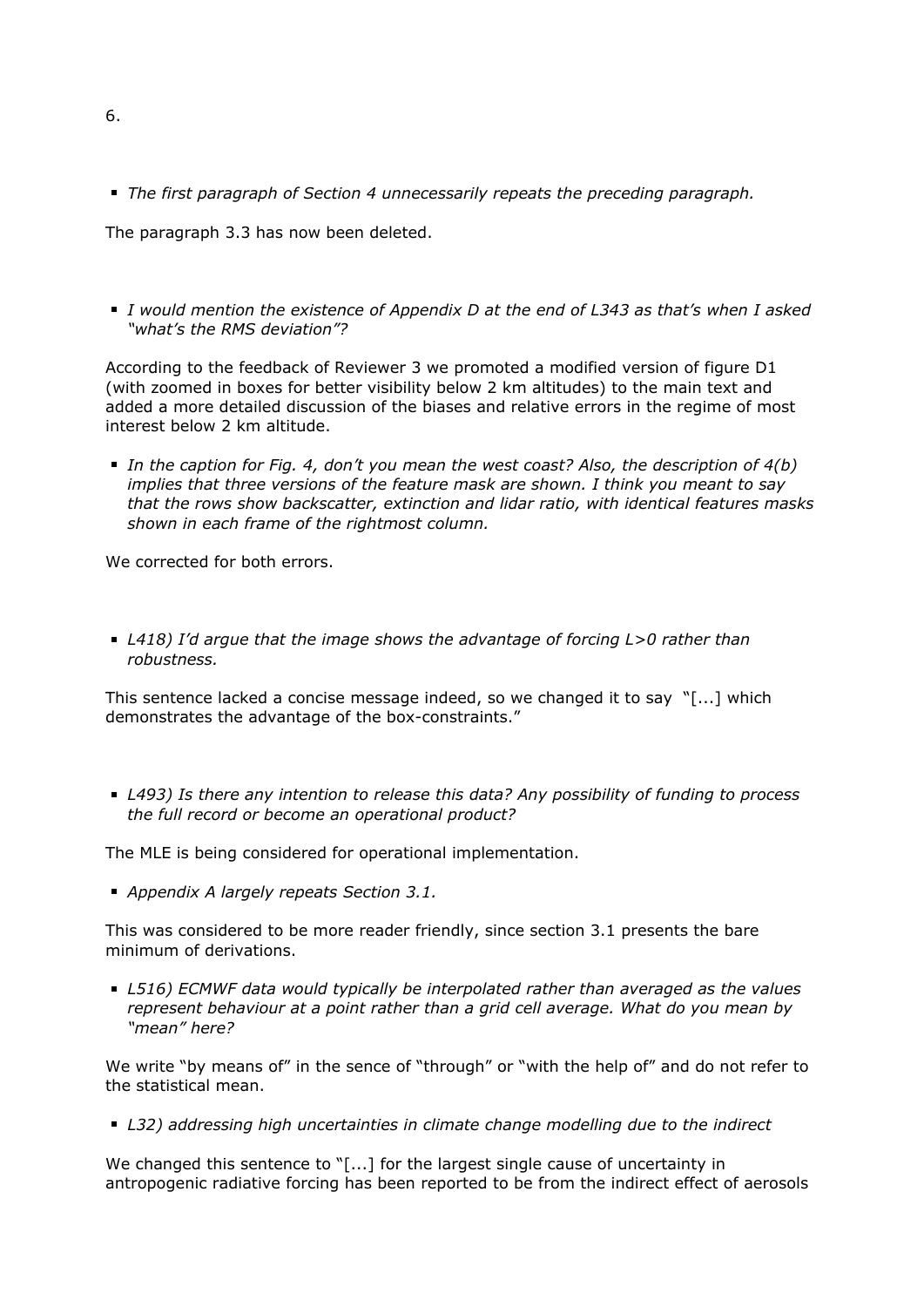on clouds (Illingworth ...)"

*L93) Traditionally, "Earth" is the planet and "earth" is dirt so I don't see why you use both versions here.*

Although amusing in its current form, we corrected the non-capital "earth"s.

*I don't think "Products" is necessary in the title of the paper. Then again, I would have called it "Optimization of Aerosol Optical Properties from Aeolus Profiles by Maximum-Likelihood Estimation" because I'm concerned that someone might think the "Optical Properties" are possessed by Aeolus rather than by particles in the atmosphere.*

This is a very good point, also considering that the Journal's scope can be on both measurement systems and the data analysis. So we agree to change the title.

*Remove "(partly)" from L8. A problem is either ill posed or it isn't; there is no partly.*

We removed ill-posed as what we mean is "sensitive to or ambiguous under noise influence".

*L52) A white paper under preparation in the UK is hoping to call these "representation errors" rather than worry about 'representivity' vs 'representativeness'. Obviously there's no obligation to agree with us but I think it's a cleaner phrase.*

Fair enough, we follow this advice since the term "representativeness" seems to bulky anyhow.

*Fig 1) While this image is technically "Exemplary" in that you are using it as an example, English has corrupted the word to typically mean "Outstanding". I'd say "Illustrative" or "Example of" instead.*

Thanks! We did indeed not mean to exaggeratedly underline the presented data.

*Eq 2-3) I know you're using T for transmission but it hurts slightly to see temperature denoted t. I would have used \mathcal{T} for transmission.*

I agree but this way the difference is clearer and comes without unnecessary flourish. If we had used temperature frequently, we would have changed it for sure.

*L370) "...reacts after the backscatter coefficient, resulting in the attenuation of the first 500 m of the cloud being captured incorrectly with consequences..." I struggled to understand this sentence and have made my best guess at what you were trying to say.*

We changed it to "the SCA extinction coefficient reacts delayed compared to the backscatter coefficient, leading to that the attenuation by the first 500m of the cloud is not captured correctly".

*Fig 4) Is it necessary to use very similar colours for the two lines? If you moved away from a rainbow colour bar, you would have more options so I don't have to strain to see if the line has little dots in it or not.*

Our excuses, but this data has been plotted through online services. I completely agree that rainbow color bars are no optimal choice.